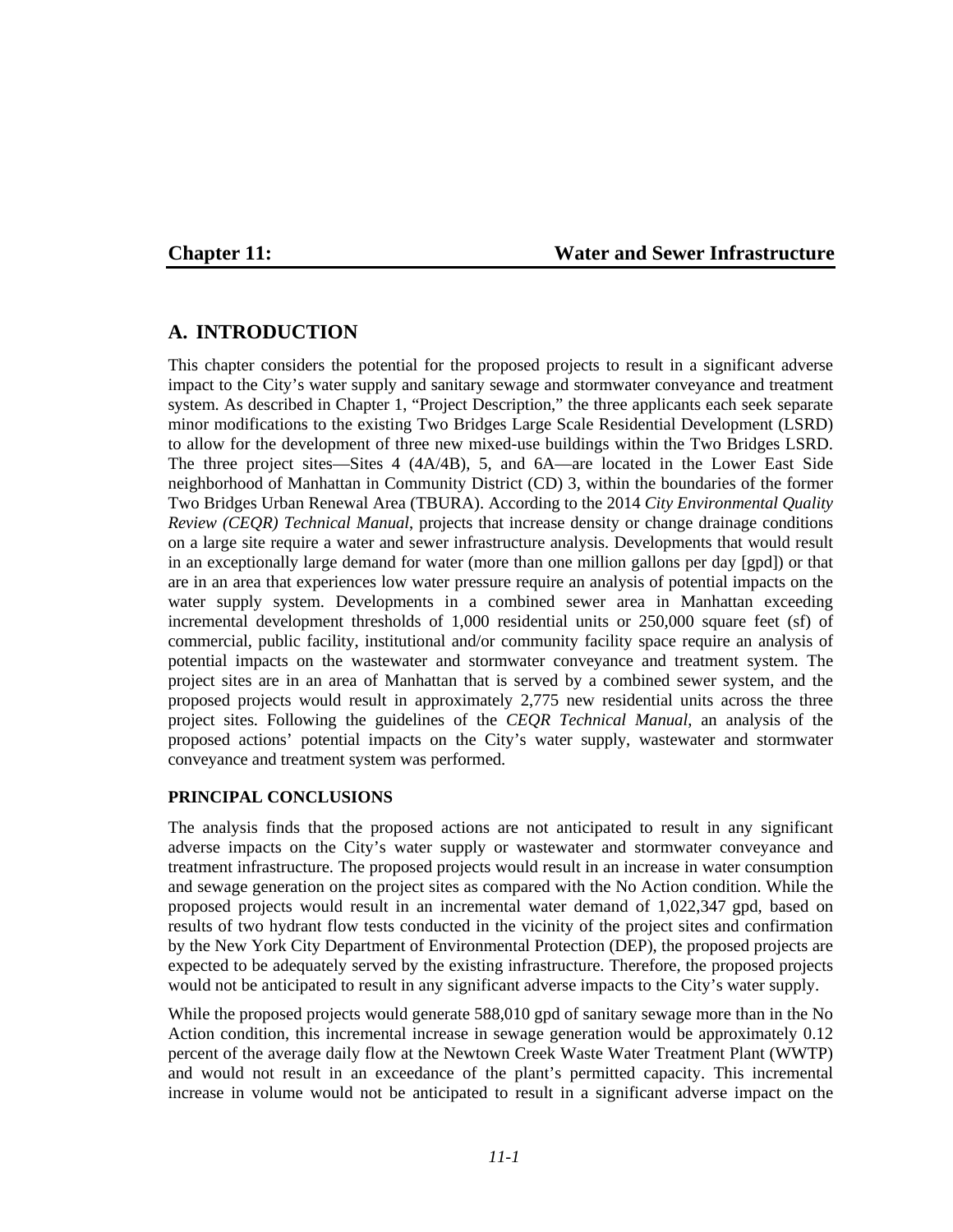City's sanitary sewage treatment system, and would not exceed the capacity of the Newtown Creek WWTP.

The overall volume of stormwater runoff and the peak stormwater runoff rate from the project sites is anticipated to remain approximately the same as in existing conditions. With the incorporation of selected best management practices (BMPs), the peak stormwater runoff rates would be reduced from the future without the proposed actions and therefore would not be anticipated to have a significant impact on the downstream City combined sewer system or the City sewage treatment system.

# **B. METHODOLOGY**

# **WATER SUPPLY**

The *CEQR Technical Manual* recommends a preliminary water supply analysis if a project would result in an exceptionally large demand of water (over one million gpd), or is located in an area that experiences low water pressure (i.e., in an area at the end of the water supply distribution system such as the Rockaway Peninsula or Coney Island). The project sites are not in an area that experiences low water pressure, however, the proposed projects would result in an incremental water demand of 1,022,347 gpd. [1](#page-1-0) Two hydrant flow tests were recently completed by DEP within the vicinity of the project sites. The test results determined that the average water pressure was 56 pounds per square inch (psi), which is consistent with pressures typically observed in this area of Manhattan. Additionally, this average water pressure is above the minimum desired operating water pressure in Manhattan. Therefore, with the proposed projects, there would be adequate water service to meet the incremental demand, and there would be no significant adverse impacts on the City's water supply.

#### **WASTEWATER AND STORMWATER CONVEYANCE AND TREATMENT**

As described above, the project sites are in a combined sewer area in Manhattan, and the proposed projects would exceed the *CEQR Technical Manual* threshold of 1,000 residential units. Therefore, this chapter includes an analysis of the proposed projects potential impacts on the City's wastewater and stormwater conveyance and treatment system. Existing and future water demand and sanitary sewage generation are calculated based on use rates set by the *CEQR Technical Manual*. [2](#page-1-1) The DEP Flow Volume Calculation Matrix is used to calculate the overall combined sanitary sewage and stormwater runoff volume discharged to the combined sewer system for four rainfall volume scenarios with varying durations. The ability of the City's sewer infrastructure to handle the anticipated demand from the proposed projects is assessed by estimating existing sewage generation rates and comparing these existing rates with the With Action condition, per *CEQR Technical Manual* methodology.

 $\overline{a}$ 

<span id="page-1-0"></span><sup>1</sup> See **Table 11-3**.

<span id="page-1-1"></span><sup>2</sup> *CEQR Technical Manual*, March 2014, Table 13-2.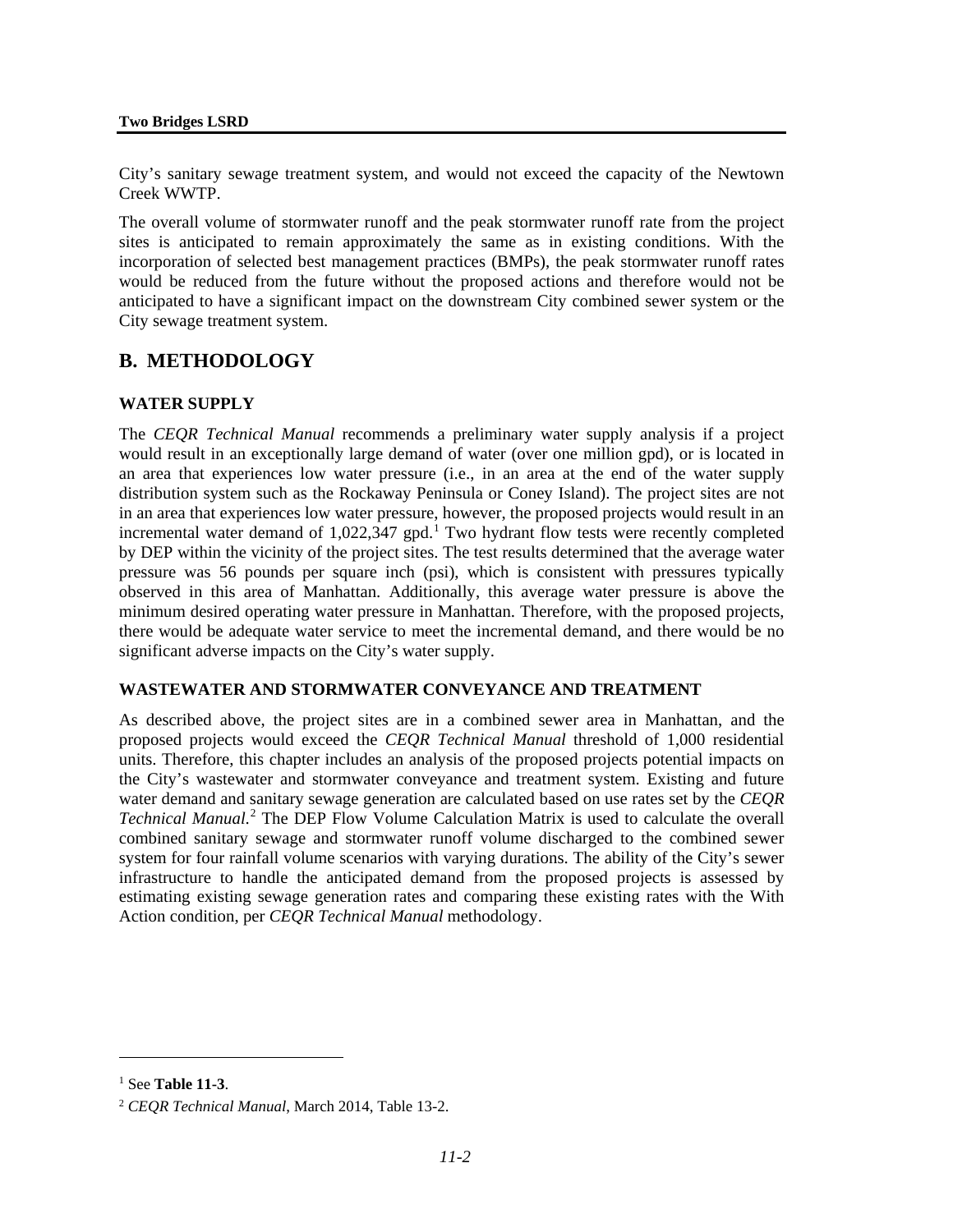# **C. EXISTING CONDITIONS**

# **WATER SUPPLY**

New York City's water supply system comprises three watersheds—Croton, Delaware, and Catskill—and extends as far north as the Catskill Mountains. From these watersheds, water is carried to the City via a conveyance system made up of reservoirs, aqueducts, and tunnels. Within the City, a network of underground water pipes distributes water to customers. On average, the New York City water system delivers approximately 1.1 billion gallons per day (bgd) to the five boroughs and Westchester County.

The Croton system supplies an average of 22 million gallons per day (mgd), primarily to users in the lower-elevation portions of Manhattan and the Bronx. The Delaware and Catskill systems supply all five boroughs and deliver approximately 98 percent of the City's drinking water. The Delaware and Catskill water systems collect water from watershed areas in the Catskill Mountains and deliver it to the Kensico Reservoir in Westchester County. From the Kensico Reservoir, water is sent to the Hillview Reservoir in Yonkers, which balances the daily fluctuations in water demand and pressure to the system. From there, water is delivered to the City through three tunnels, Tunnel Nos. 1, 2, and 3. Tunnel No. 1 carries water through the Bronx and Manhattan to Brooklyn; Tunnel No. 2 travels through the Bronx, Queens, Brooklyn, and then through the Richmond Tunnel to Staten Island; and Tunnel No. 3 goes through the Bronx and Manhattan, terminating in Queens. Tunnel No. 1 serves the southern portion of Manhattan where the project sites are located. $\frac{3}{2}$  $\frac{3}{2}$  $\frac{3}{2}$ 

Per water supply mapping obtained from DEP in March 2017, 12" diameter city water mains are located in all streets abutting the project sites. Additionally, a 30" diameter trunk main is located in South Street, which has interconnections to the adjacent existing 12" main. The DEP water mapping noted that recently a new 12" diameter water main was installed in South Street from Clinton Street to Rutgers Slip to replace the existing main that was constructed in 1870. As noted above, two hydrant flow tests were completed by DEP within the vicinity of the project sites that determined that the average water pressure for this area was 56 pounds per square inch (psi).

# **CONVEYANCE SYSTEM**

 $\overline{a}$ 

The project sites are served by a combined sewer system that collects both sanitary sewage and stormwater. In periods of dry weather, the combined sewers (sized to convey an amount of sanitary sewage that is based on density levels according to zoning regulations) in the adjacent streets convey only sanitary sewage. The project sites are served by sewers running along Pike Slip, a 32" high and varying width (28"–35") sewer running north-south immediately east of Rutgers Slip on Site 5 within an existing easement, a sewer running along the north-south walkway between Site 5 (Block 247) and Site 6A (Block 246), and sewers running along Clinton, Cherry, and South Streets. There is also a sewer that runs east–west underneath Site 4 (4A/4B), bisecting Block 248, and a sewer that runs east–west underneath Site 5, bisecting Block 247. The sewers converge at the sewer located immediately east of Rutgers Slip between Cherry and South Streets where they meet the sewers under the Franklin D. Roosevelt (FDR) Drive.

<span id="page-2-0"></span><sup>3</sup> Source: http://www.nyc.gov/html/dep/pdf/wsstate17.pdf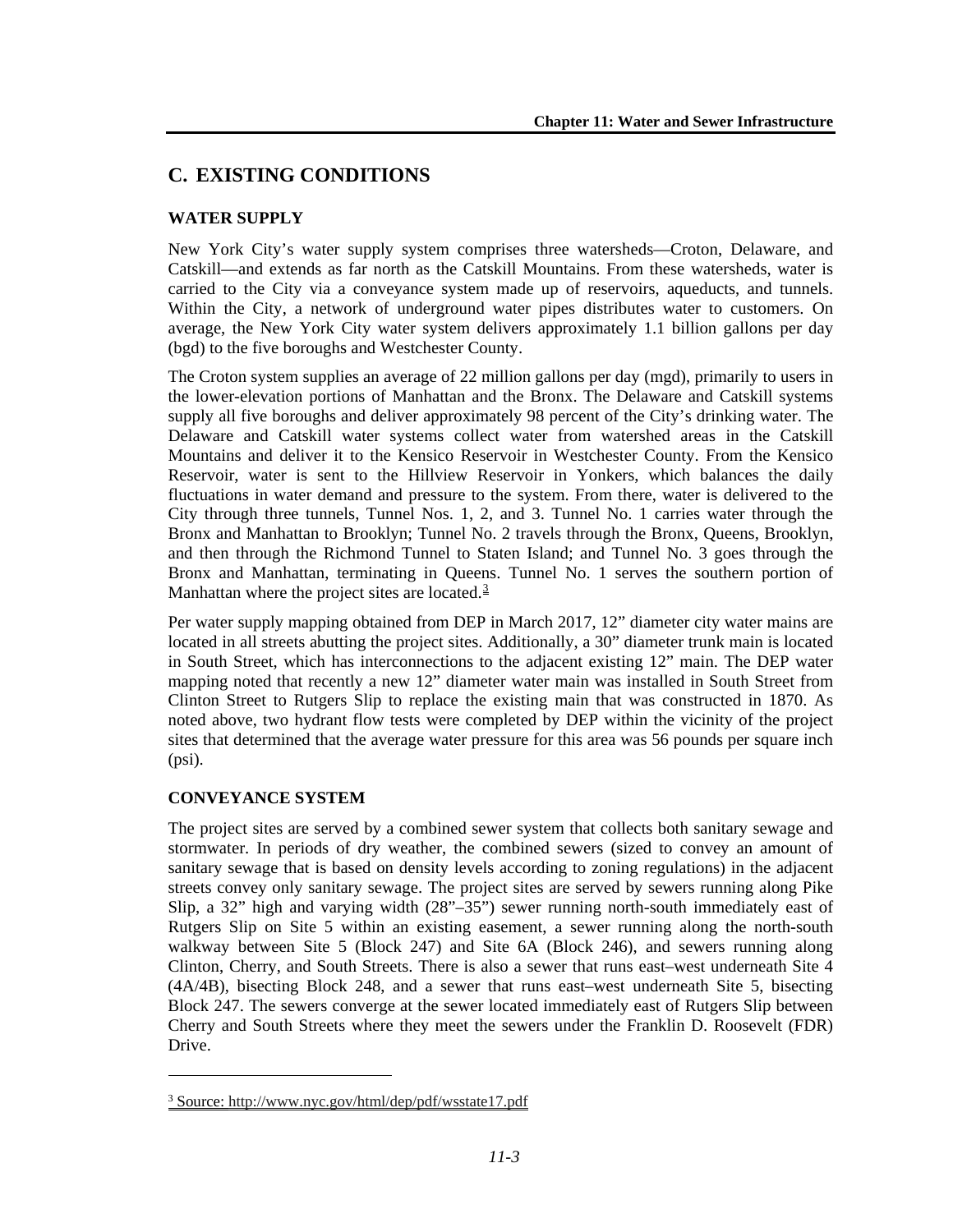#### **Two Bridges LSRD**

The sewer lines that serve the project sites connect to Regulator NC-M21, located underneath the FDR Drive (between Rutgers Slip and Clinton Street). Regulators are structures that control the flow of sewage to interceptors, i.e., larger sewers that connect the combined sewer system to the City's sewage treatment system. From Regulator NC-M21, flow is conveyed to an interceptor that connects to the Newtown Creek WWTP, the largest of the City's 14 WWTPs.

At the Newtown Creek WWTP, wastewater is fully treated by physical and biological processes before it is discharged into the Hudson-East River. The quality of the treated wastewater (effluent) is regulated by a State Pollutant Discharge Elimination System (SPDES) permit issued by the New York State Department of Environmental Conservation (DEC), which establishes limits for effluent parameters (i.e., suspended solids, fecal coliform bacteria, and other pollutants). Since the volume of flow to a WWTP affects the level of treatment a plant can provide, the maximum permitted capacity for the Newtown WWTP is 310 million gallons per day (mgd). The average monthly flow to the WWTP over the past 12 months is 211 mgd,<sup>[4](#page-3-0)</sup> which is well below the maximum permitted capacity.

During and immediately after wet weather, combined sewers can experience a much larger flow due to stormwater runoff collection. To control flooding at the Newtown Creek WWTP, the regulators built into the system allow only approximately two times the amount of design dry weather flow into the interceptors. The interceptor then takes the allowable flow to the WWTP, while the excess flow is discharged to the nearest waterbody as combined sewer overflow (CSO). The project sites are located within one CSO drainage area: in wet weather, sanitary flow and stormwater runoff is conveyed to CSO outfall NCM-063, located under the end of Pier 35, where it is discharged into the East River.

#### **SANITARY FLOWS**

As described in Chapter 1, "Project Description," the three project sites currently contain residential, retail, and community facility uses. For purposes of analysis, the amount of sanitary sewage is estimated as all water demand generated by the occupied portions of the project sites, except for water used for air conditioning, which is typically not discharged to the sewer system. It is estimated that the current residential tenants, on all three project sites, occupy a total of approximately 1,211,370 gross square feet (gsf), including approximately 2,264 residents; the retail use occupies approximately 13,599 gsf; and the community facility use occupies approximately 27,552 gsf. For purposes of analysis, the community facility space is estimated to have water demand and sewage generation at the rates of commercial office space as outlined in the *CEQR Technical Manual*. As shown on **Table 11-1**, the project sites currently generate an estimate approximately 232,419 gpd of sanitary sewage with a total water demand of 445,348 gpd.

 $\overline{a}$ 

<span id="page-3-0"></span><sup>4</sup> 12-month period through December 2016.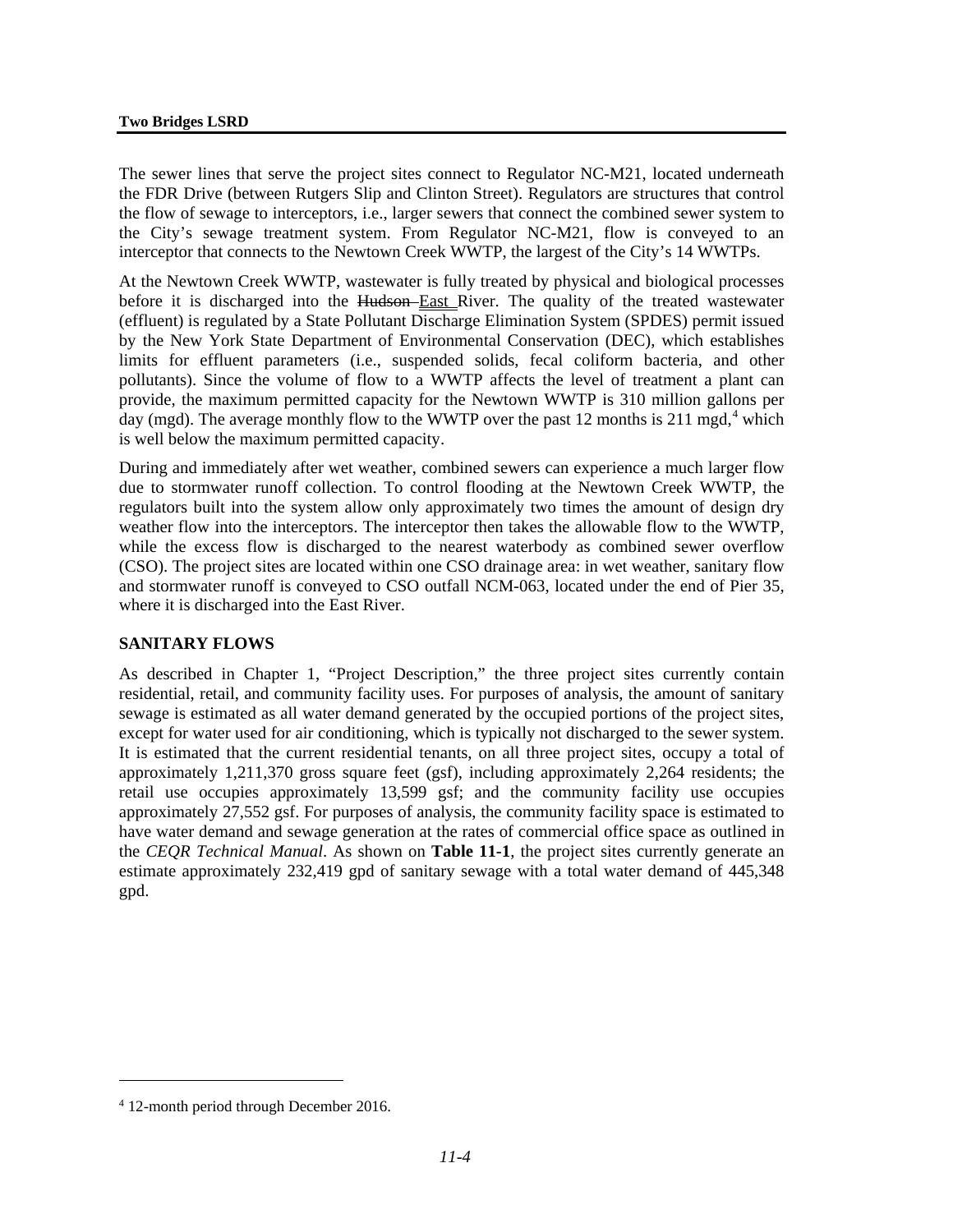| Use                                                                                                     | <b>Floor Area</b>                                                                                                                                                                                                                                                                     | Rate <sup>1</sup> |             |  |  |  |
|---------------------------------------------------------------------------------------------------------|---------------------------------------------------------------------------------------------------------------------------------------------------------------------------------------------------------------------------------------------------------------------------------------|-------------------|-------------|--|--|--|
| <b>Residential Space</b>                                                                                |                                                                                                                                                                                                                                                                                       |                   |             |  |  |  |
| Domestic                                                                                                | 2.264 residents <sup>2</sup>                                                                                                                                                                                                                                                          | 100 gpd/person    | 226,400 gpd |  |  |  |
| Air Conditioning                                                                                        | 1,211,370 gsf<br>$0.17$ gpd/sf<br>205,933 gpd                                                                                                                                                                                                                                         |                   |             |  |  |  |
| <b>Retail Space</b>                                                                                     |                                                                                                                                                                                                                                                                                       |                   |             |  |  |  |
| Domestic                                                                                                | $13,599$ gsf                                                                                                                                                                                                                                                                          | $0.24$ gpd/sf     | 3,264 gpd   |  |  |  |
| Air Conditioning                                                                                        | 13,599 qsf                                                                                                                                                                                                                                                                            | $0.17$ gpd/sf     | 2,312 gpd   |  |  |  |
| <b>Community Facility</b>                                                                               |                                                                                                                                                                                                                                                                                       |                   |             |  |  |  |
| Domestic                                                                                                | $0.10$ apd/sf                                                                                                                                                                                                                                                                         | 2,755 gpd         |             |  |  |  |
| Air Conditioning                                                                                        | 27,552 gsf                                                                                                                                                                                                                                                                            | $0.17$ gpd/sf     | 4,684 gpd   |  |  |  |
|                                                                                                         | <b>Total Water Supply Demand</b>                                                                                                                                                                                                                                                      |                   | 445,348 gpd |  |  |  |
|                                                                                                         | <b>Total Sewage Generation</b>                                                                                                                                                                                                                                                        |                   | 232,419 gpd |  |  |  |
| Notes:<br>$2$ The number of residents was calculated by multiplying the number of dwelling units (1,053 | Rates are from the CEQR Technical Manual, Table 13-2.<br>DUs) by the average household size of 2.15 from Manhattan Community District 3 Profile<br>(Sources: U.S. Census Bureau, 2000 and 2010 Censuses SF1 Population Division-<br>NYC Department of City Planning [December 2011]). |                   |             |  |  |  |

# **Table 11-1**

# **STORMWATER FLOWS**

The project sites have a total area of approximately 285,598 sf (6.56 acres). As noted above, there are existing buildings on the project sites, therefore, a portion of the project sites contain rooftop areas. **Table 11-2** summarizes the existing surface coverage of the project sites, as well as the weighted runoff coefficient (the fraction of precipitation that becomes surface runoff).

| <b>Existing Surface Coverage</b>                                                                                                                                                        |                                 |      |                                 |                                       |       |  |  |  |  |
|-----------------------------------------------------------------------------------------------------------------------------------------------------------------------------------------|---------------------------------|------|---------------------------------|---------------------------------------|-------|--|--|--|--|
| <b>Affected</b><br><b>CSO Outfall</b>                                                                                                                                                   | <b>Surface Type</b>             | Roof | <b>Pavement and</b><br>Walkways | <b>Grass and</b><br><b>Soft Scape</b> | Total |  |  |  |  |
|                                                                                                                                                                                         | Area (percent)                  | 26%  | 65%                             | 9%                                    | 100%  |  |  |  |  |
| <b>NCM-063</b>                                                                                                                                                                          | Surface Area (acres)            | 1.77 | 4.20                            | 0.59                                  | 6.56  |  |  |  |  |
|                                                                                                                                                                                         | Runoff Coefficient <sup>1</sup> | 1.00 | 0.85                            | 0.20                                  | 0.83  |  |  |  |  |
| Note:<br><sup>1</sup> Weighted Runoff Coefficient calculations based on the DEP Flow Volume Calculation Matrix<br>provided in the 2014 CEQR Technical Manual, retrieved September 2015. |                                 |      |                                 |                                       |       |  |  |  |  |

**Table 11-2 Existing Surface Coverage**

# **D. FUTURE WITHOUT THE PROPOSED PROJECTS**

As described in Chapter 1, "Project Description," in the future without the proposed actions (the No Action condition), it is assumed that the project sites would continue in their existing conditions and that the existing retail on Site  $4 \frac{(4A}{4B})$  would be re-tenanted. In total, the No Action condition is expected to include the same programing as in the existing condition (as shown in **Table 11-2**).

# **CONVEYANCE SYSTEM**

In the No Action condition, there would be no changes to the wastewater conveyance system serving the project sites. Wastewater would continue to be conveyed to Regulator NC-M21 and the Newtown Creek WWTP, and the CSO would continue to be discharged to the East River through outfall NCM-063.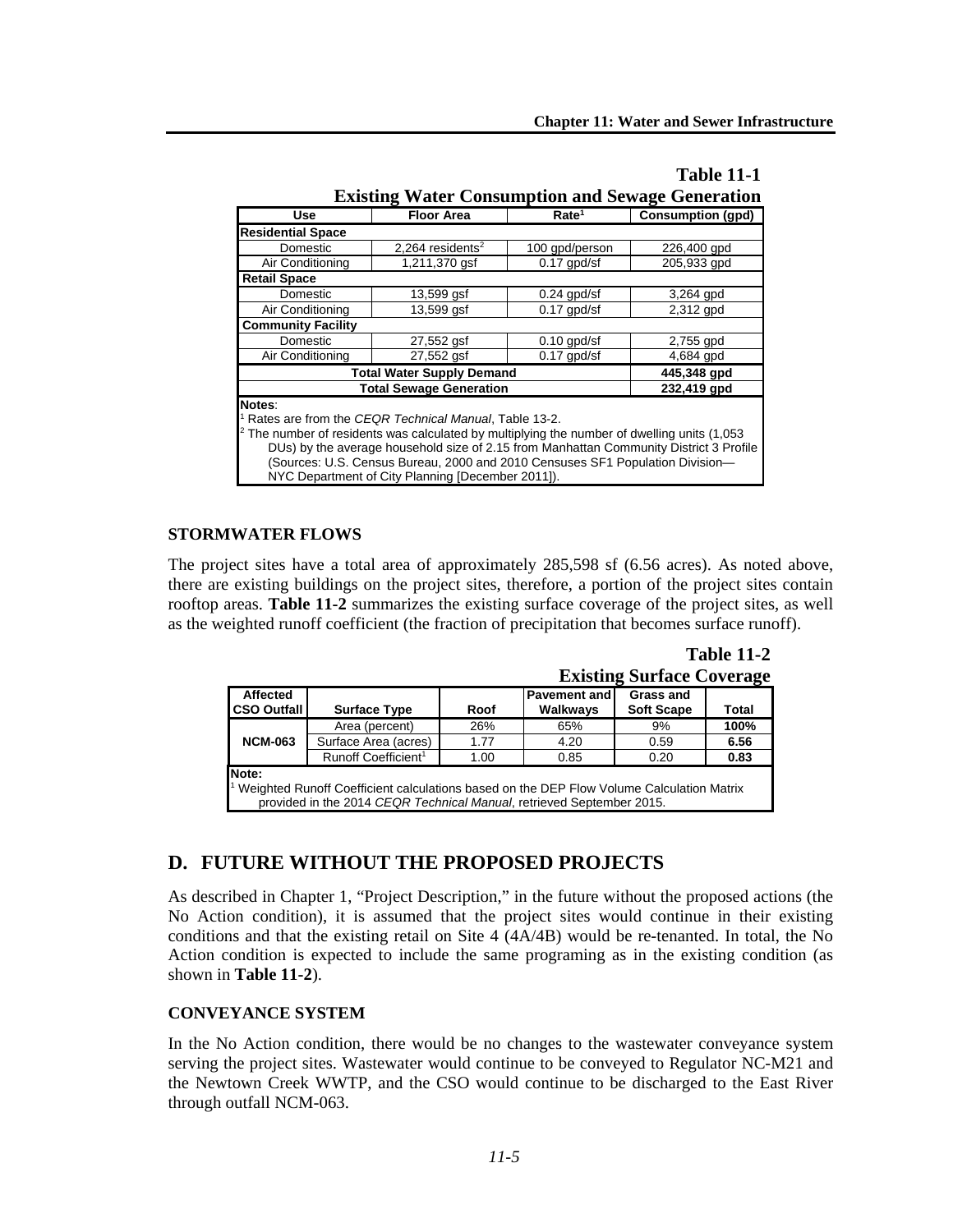#### **SANITARY FLOWS**

The water demand and sewage generation of the No Action condition is the same as the existing condition (see **Table 11-2**). As noted above, community facility space is estimated to have water demand and sewage generation at the rates of commercial office space as established in the *CEQR Technical Manual*. The No Action condition is expected to generate the same sanitary sewage and total water demand in existing conditions.

# **STORMWATER FLOWS**

The project sites have a total area of approximately 285,598 sf (6.56 acres). As noted above, the No Action condition assumes the project sites would continue as they are in existing conditions. **Table 11-2** summarizes the No Action surface coverage of the project sites, as well as the weighted runoff coefficient (the fraction of precipitation that becomes surface runoff).

# **E. FUTURE WITH THE PROPOSED PROJECTS**

With the proposed actions, the project sites would be redeveloped with a mix of uses and would include an incremental increase of approximately 2,775 residential units, approximately 10,858 gsf of retail uses, 17,028 gsf of community facility use, and a 103-space below-grade accessory parking garage (spaces relocated from the existing surface parking area on Site 5).

On Site 5, there are approximately 14,300 sf of basketball court and playground space and approximately 21,114 sf of landscaped area. In the With Action condition, the existing basketball court and playground on Site 5 would be replaced with semi-pervious landscaped features and paved plaza area for a total of approximately 33,878 sf of landscaped area.

#### **WATER SUPPLY**

**Table 11-3** summarizes the projected water consumption for each project site and the cumulative water consumption in the future with the proposed actions.

The incremental water demand compared to the No Action condition generated by uses that would be introduced by the proposed actions would be 1,022,347 gpd.

The 1,022,347 gpd incremental demand represents a small increase in demand on the New York City water supply system—approximately 0.09 percent of the 1.1 bgd typically distributed within New York City and Westchester County. Additionally, two hydrant flow tests were completed by DEP within the vicinity of the proposed projects and found that the average water pressure was 56 pounds per square inch (psi), which is consistent with pressures typically observed in this area of Manhattan. This average water pressure is above the minimum desired operating pressures; therefore, there would be adequate water service to meet the incremental demand. In a letter dated July 7, 2017, DEP confirmed that the existing water mains are sufficient to supply the increased water demand, provided that the water service connections for each site are made to a different water main. Therefore, it is anticipated there would be no significant adverse impacts on the City's water supply.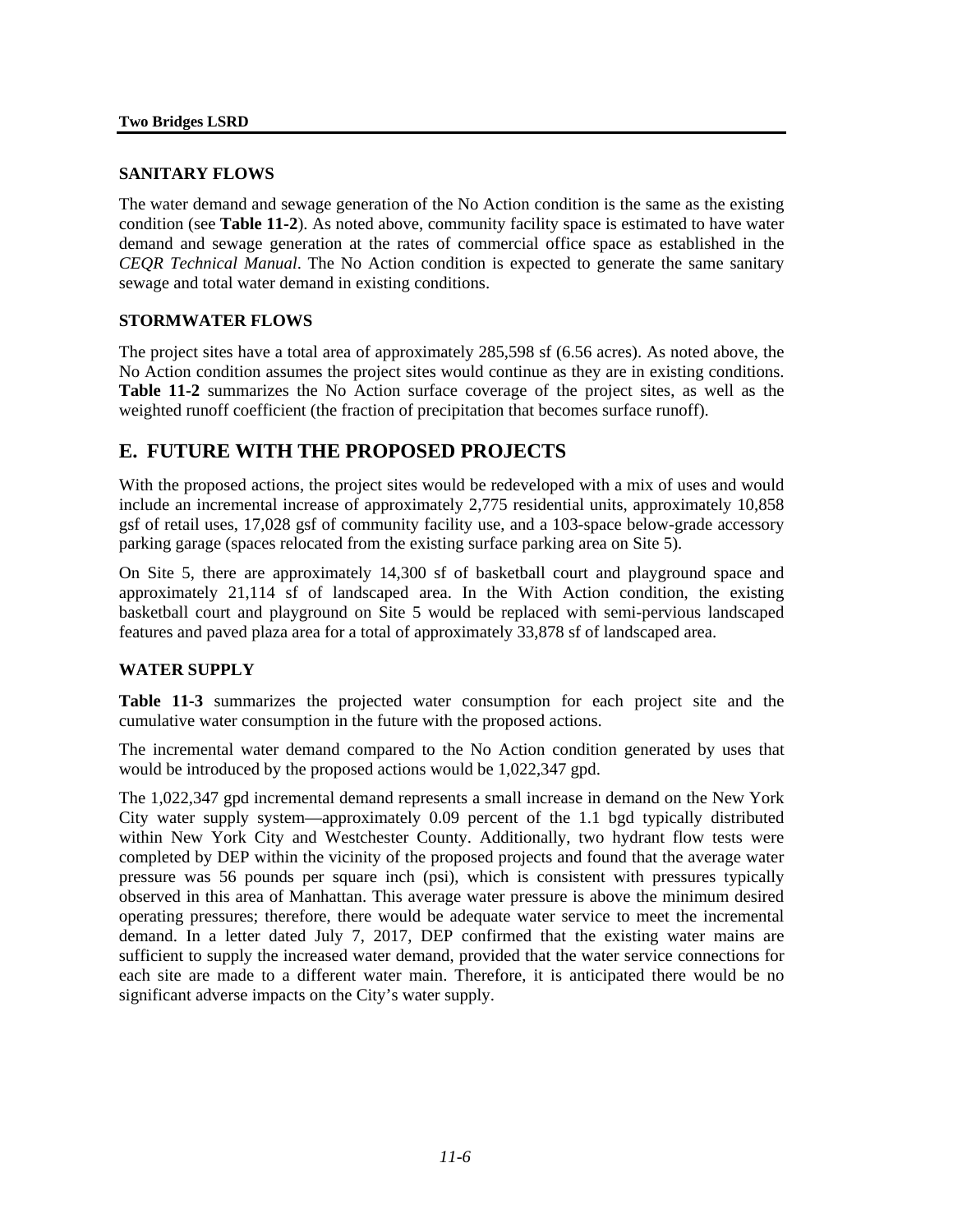| Use                           | Proposed Projects Incremental Water Consumption and Sewage Generation<br>Floor Area/Units/Persons <sup>2</sup> | Rate <sup>1</sup>                  | Consumption (gpd) |  |  |  |  |
|-------------------------------|----------------------------------------------------------------------------------------------------------------|------------------------------------|-------------------|--|--|--|--|
|                               |                                                                                                                |                                    |                   |  |  |  |  |
| Site 4 (4A/4B)<br>Residential |                                                                                                                |                                    |                   |  |  |  |  |
|                               |                                                                                                                |                                    | 141,900           |  |  |  |  |
|                               | Domestic<br>1,419<br>100                                                                                       |                                    |                   |  |  |  |  |
| Air Conditioning              | 629,252                                                                                                        | 0.17                               | 106.973           |  |  |  |  |
|                               | Retail                                                                                                         |                                    |                   |  |  |  |  |
| Domestic                      | 3,124                                                                                                          | 0.24                               | 750               |  |  |  |  |
| Air Conditioning              | 3.124                                                                                                          | 0.17                               | 531               |  |  |  |  |
|                               |                                                                                                                | Site 4 (4A/4B) Water Supply Demand | 250,154           |  |  |  |  |
|                               |                                                                                                                | Site 4 (4A/4B) Sewage Generation   | 142,650           |  |  |  |  |
|                               | Site 5                                                                                                         |                                    |                   |  |  |  |  |
|                               | Residential                                                                                                    |                                    |                   |  |  |  |  |
| Domestic                      | 2,838                                                                                                          | 100                                | 283,800           |  |  |  |  |
| Air Conditioning              | 1,227,932                                                                                                      | 0.17                               | 208,748           |  |  |  |  |
|                               | Retail                                                                                                         |                                    |                   |  |  |  |  |
| Domestic                      | 5,319                                                                                                          | 0.24                               | 1,277             |  |  |  |  |
| Air Conditioning              | 5,319                                                                                                          | 0.17                               | 904               |  |  |  |  |
|                               |                                                                                                                | Community Facility <sup>3</sup>    |                   |  |  |  |  |
| Domestic                      | 17,028                                                                                                         | 0.10                               | 1,703             |  |  |  |  |
| Air Conditioning              | 17,028                                                                                                         | 0.17                               | 2,895             |  |  |  |  |
|                               |                                                                                                                | Site 5 Water Supply Demand         | 499,327           |  |  |  |  |
|                               |                                                                                                                | Site 5 Sewage Generation           | 286,780           |  |  |  |  |
|                               | Site 6A                                                                                                        |                                    |                   |  |  |  |  |
|                               | Residential                                                                                                    |                                    |                   |  |  |  |  |
| Domestic                      | 1,580                                                                                                          | 100                                | 158,000           |  |  |  |  |
| Air Conditioning              | 669,851                                                                                                        | 0.17                               | 113,875           |  |  |  |  |
|                               | Retail                                                                                                         |                                    |                   |  |  |  |  |
| Domestic                      | 2,415                                                                                                          | 0.24                               | 580               |  |  |  |  |
| Air Conditioning              | 2.415                                                                                                          | 0.17                               | 411               |  |  |  |  |
|                               |                                                                                                                | Site 6 Water Supply Demand         | 272,866           |  |  |  |  |
|                               |                                                                                                                | Site 6 Sewage Generation           | 158,580           |  |  |  |  |
|                               |                                                                                                                | <b>Total Water Supply Demand</b>   | 1,022,347         |  |  |  |  |
|                               | 588,010                                                                                                        |                                    |                   |  |  |  |  |
|                               |                                                                                                                | <b>Total Sewage Generation</b>     |                   |  |  |  |  |

# **Table 11-3**

# **Proposed Projects Incremental Water Consumption and Sewage Generation**

<sup>3</sup> Assumes commercial office rates.

# **CONVEYANCE SYSTEM**

As discussed in "Existing Conditions," combined City sewers are located on Site 4 (4A/4B) and Site 5. The east–west sewers that bisect both sites, as noted on the mapping provided by DEP in March 2017, collect flow from Blocks 247 and 248 only. The sewer running north-south within an easement on Site 5 east of Rutgers Slip shall remain in place. The proposed building footprints are not within the limits of the existing sewers; however, DEP shall be consulted regarding at-grade improvements located within the Site 5 sewer easement such as a playground structure, benches, and other similar improvements. Wastewater would continue to be conveyed to Regulator NC-M21 and the Newtown Creek WWTP, and the CSO would continue to be discharged to the East River through outfall NCM-063.

# **SANITARY FLOWS**

**Table 11-3** summarizes the sewage generation of the proposed projects, which includes residential, retail, and community facility space. The proposed projects are expected to generate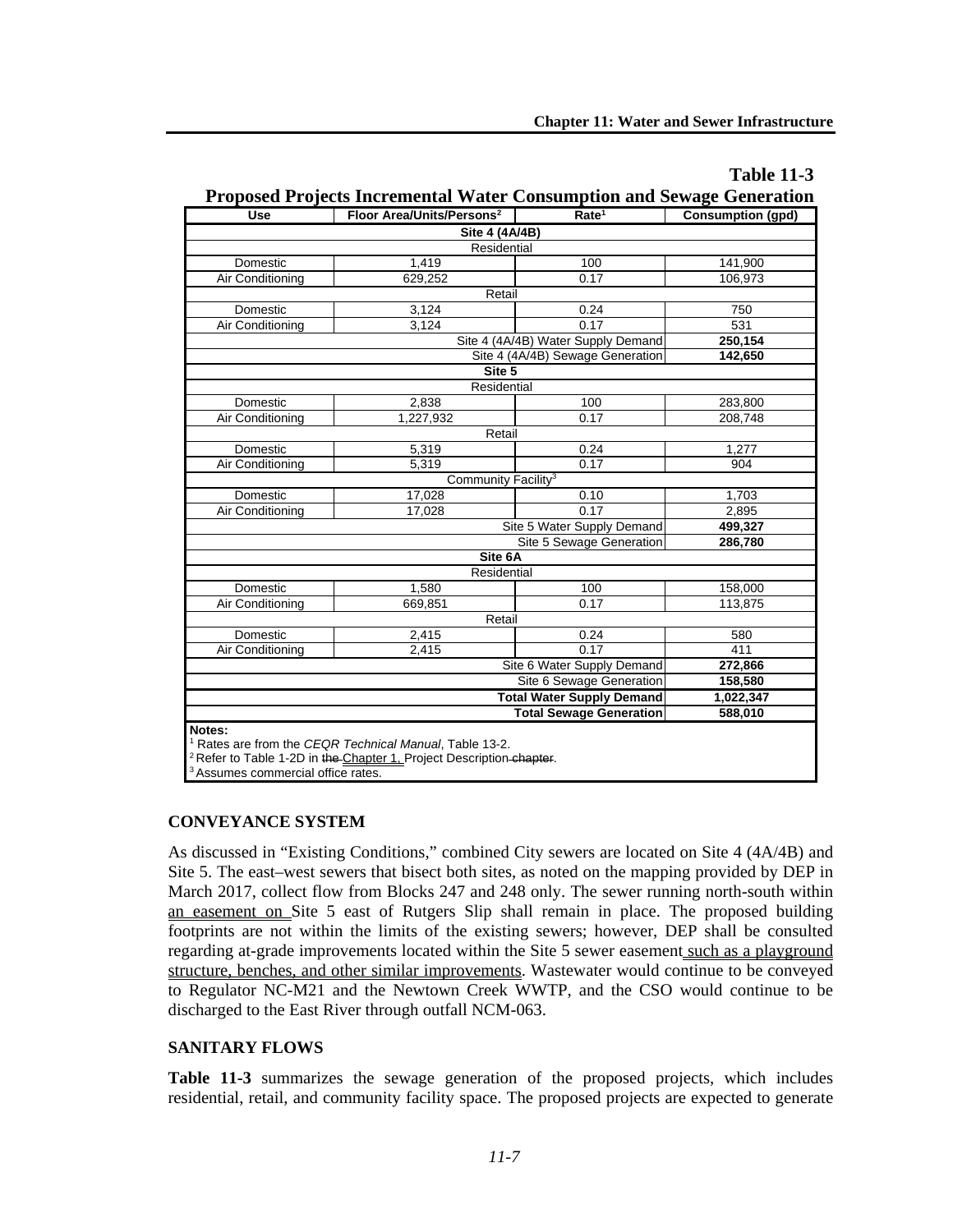an estimated 588,010 gpd of total daily sanitary sewage. This incremental increase in sewage generation is approximately 0.12 percent of the average daily flow at the Newtown Creek WWTP and would not result in an exceedance of the plant's permitted capacity of 310 mgd. In addition, in accordance with the New York City Plumbing Code (Local Law 33 of 2007), the proposed projects would be required to utilize low-flow plumbing fixtures, which would reduce sanitary flows to the plant. Therefore, the proposed projects would not result in a significant adverse impact to the City's sanitary sewage conveyance and treatment system.

#### **STORMWATER FLOWS**

As described above, the proposed projects would develop three new mixed-use buildings on the project sites. The proposed projects would include an additional approximately 22,779 square feet (sf) of new open space—including both private and publicly accessible open space—and alterations to approximately 80,020 sf of existing private open space on the project sites. On Site 5, the existing private Rutgers Slip Open Space would be enlarged and dedicated as publicly accessible open space, totaling approximately 33,550 sf (approximately 0.77 acres), including alterations to approximately 22,440 sf of existing open space and approximately 11,110 sf of new open space. The reconstructed Rutgers Slip Open Space would include new and altered landscaping and open areas that would contain new trees and other plantings and increased permeable surfaces. The private courtyard beween the 265 and 275 Cherry Steet buildings would be relandscaped and new amenities would be added. With these changes in surface areas, the weighted runoff coefficient would be reduced slightly to 0.81 (0.83 in the existing and No Action conditions). **Table 11-4** summarizes the proposed projects surface coverage and the weighted runoff coefficient.

| Troposca Barrace Coverage                                                                                                  |                                 |      |                                 |       |                                       |                    |  |  |  |
|----------------------------------------------------------------------------------------------------------------------------|---------------------------------|------|---------------------------------|-------|---------------------------------------|--------------------|--|--|--|
| <b>Affected</b><br><b>CSO Outfall</b>                                                                                      | <b>Surface Type</b>             | Roof | <b>Pavement and</b><br>Walkways | Other | <b>Grass and</b><br><b>Soft Scape</b> | Total <sup>2</sup> |  |  |  |
|                                                                                                                            | Area (percent)                  | 43%  | 41%                             | 0%    | 15%                                   | 100%               |  |  |  |
| <b>NCM-063</b>                                                                                                             | Surface Area (acres)            | 2.83 | 2.72                            |       | 1.01                                  | 6.56               |  |  |  |
|                                                                                                                            | Runoff Coefficient <sup>1</sup> | 1.00 | 0.85                            |       | 0.20                                  | 0.81               |  |  |  |
| Notes:                                                                                                                     |                                 |      |                                 |       |                                       |                    |  |  |  |
| <sup>1</sup> Weighted Runoff Coefficient calculations based on the DEP Flow Volume Calculation Matrix provided in the CEQR |                                 |      |                                 |       |                                       |                    |  |  |  |
| Technical Manual, retrieved September 2015.                                                                                |                                 |      |                                 |       |                                       |                    |  |  |  |
| $2$ Totals may not sum due to rounding.                                                                                    |                                 |      |                                 |       |                                       |                    |  |  |  |

| Table 11-4                       |
|----------------------------------|
| <b>Proposed Surface Coverage</b> |

**Table 11-4**

Using these sanitary and stormwater flow calculations, the DEP Flow Volume Calculation Matrix was completed for the existing conditions and the proposed projects (the With Action condition). The calculations from the Flow Volume Calculation Matrix help to determine the change in wastewater flow volumes to the combined sewer system from existing With Action conditions, and include four rainfall volume scenarios with varying durations. The summary tables of the Flow Volume Calculation Matrix are included in **Table 11-5**.